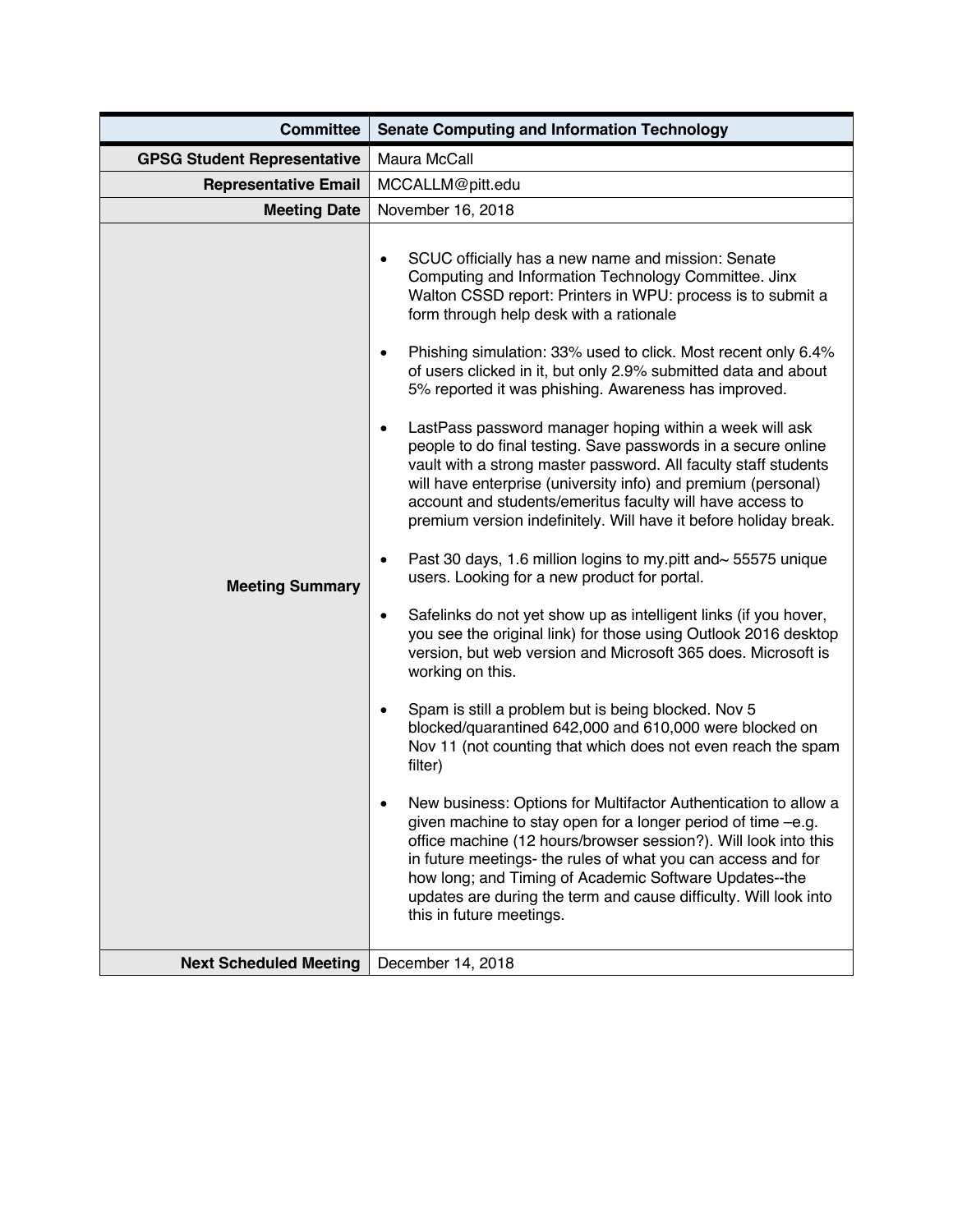| <b>Committee</b>                   | <b>Plant Utilization &amp; Planning</b>                                                                                                                                                                                                                                                                                                                                                                                                                                                                                                                                                      |
|------------------------------------|----------------------------------------------------------------------------------------------------------------------------------------------------------------------------------------------------------------------------------------------------------------------------------------------------------------------------------------------------------------------------------------------------------------------------------------------------------------------------------------------------------------------------------------------------------------------------------------------|
| <b>GPSG Student Representative</b> | Sami Mian                                                                                                                                                                                                                                                                                                                                                                                                                                                                                                                                                                                    |
| <b>Representative Email</b>        | SAM415@pitt.edu                                                                                                                                                                                                                                                                                                                                                                                                                                                                                                                                                                              |
| <b>Meeting Date</b>                | November 19, 2018                                                                                                                                                                                                                                                                                                                                                                                                                                                                                                                                                                            |
| <b>Meeting Summary</b>             | First, we received an overview of safety resources from Ted<br>٠<br>Fritz, vice chancellor for safety and EHS. Went over security<br>services, police training, and health safety (i.e. ehs and fire).<br>Then we received an update on campus transportation,<br>$\bullet$<br>including updates on the Bigelow updates.<br>Mostly statistics and future goals. Aka alleviate bus crowds<br>working with Port Authority, focus on BRT. Parking: demand &<br>supply. Attempting to build more parking, adding 150 spots<br>from O'Hara replacement in 2-4 years, another 350 in 4-5<br>years. |
| <b>Next Scheduled Meeting</b>      | December 17, 2018                                                                                                                                                                                                                                                                                                                                                                                                                                                                                                                                                                            |

| <b>Committee</b>                   | <b>Conflict of Interest</b>                                                              |
|------------------------------------|------------------------------------------------------------------------------------------|
| <b>GPSG Student Representative</b> | Karthika Ramanathan                                                                      |
| <b>Representative Email</b>        | KAR231@pitt.edu                                                                          |
| <b>Meeting Dates</b>               | November 16, 2018                                                                        |
| <b>Meeting Summary</b>             | Several issues with professors who are commercializing their<br>research were discussed. |
| <b>Next Scheduled Meeting</b>      | December 14, 2018                                                                        |

| <b>Committee</b>                   | <b>Provost's Advisory Committee on Women's Concerns</b>                                            |
|------------------------------------|----------------------------------------------------------------------------------------------------|
| <b>GPSG Student Representative</b> | Jessica Hessler                                                                                    |
| <b>Representative Email</b>        | JESSICA.HESSLER@pitt.edu                                                                           |
| <b>Meeting Date</b>                | November 26, 2018                                                                                  |
| <b>Meeting Summary</b>             | Developed two subcommittees regarding being a student parent<br>and resources for student parents. |
| <b>Next Scheduled Meeting</b>      | January 30, 2019                                                                                   |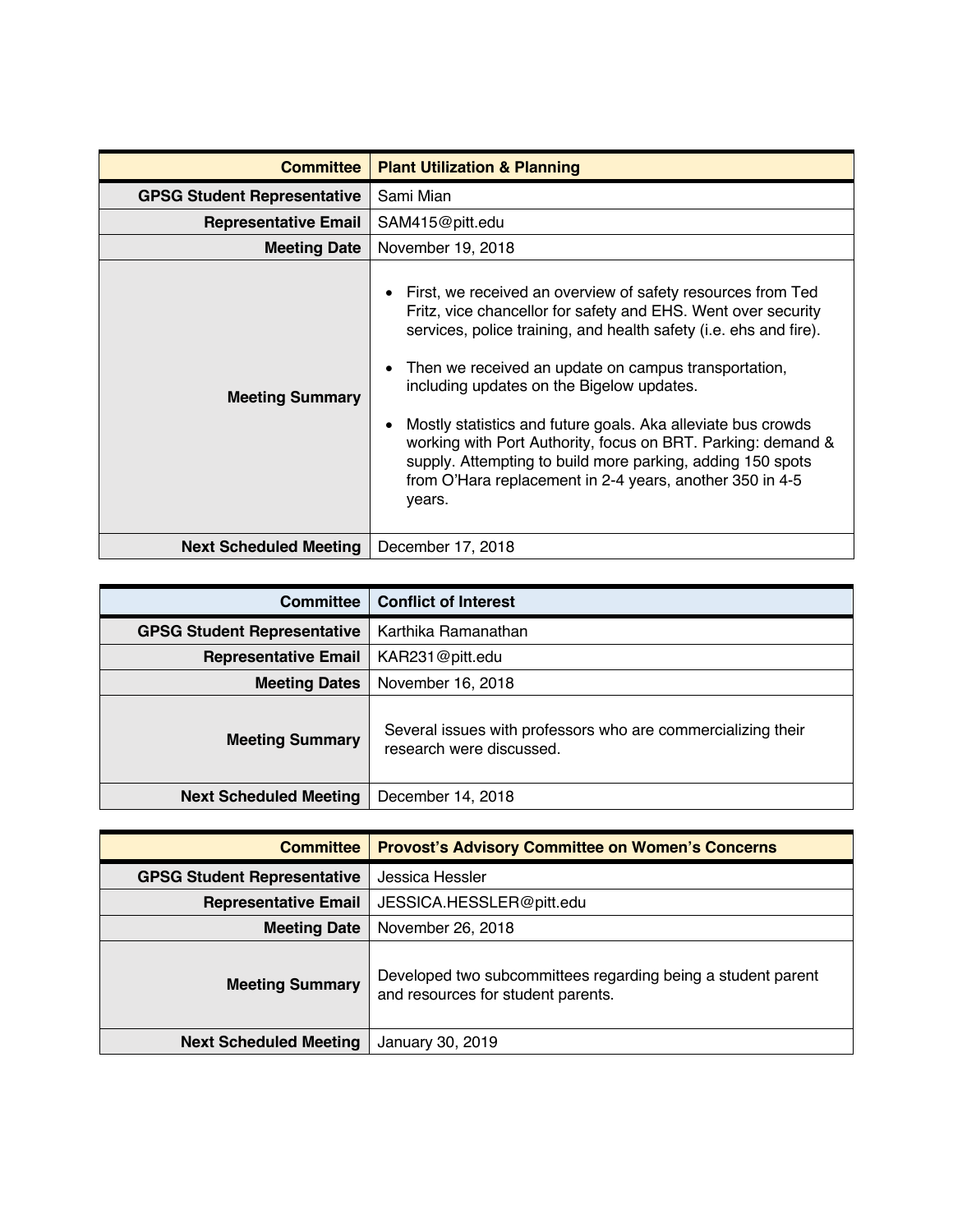| <b>Committee</b>                   | <b>University Council on Graduate Study</b>                                                                                                                                                                                                                                                                                                                                                                                                                                                                                                                                                                                                                                                                                                                                         |
|------------------------------------|-------------------------------------------------------------------------------------------------------------------------------------------------------------------------------------------------------------------------------------------------------------------------------------------------------------------------------------------------------------------------------------------------------------------------------------------------------------------------------------------------------------------------------------------------------------------------------------------------------------------------------------------------------------------------------------------------------------------------------------------------------------------------------------|
| <b>GPSG Student Representative</b> | <b>Oliver Beale</b>                                                                                                                                                                                                                                                                                                                                                                                                                                                                                                                                                                                                                                                                                                                                                                 |
| <b>Representative Email</b>        | OMB16@pitt.edu                                                                                                                                                                                                                                                                                                                                                                                                                                                                                                                                                                                                                                                                                                                                                                      |
| <b>Meeting Date</b>                | Nocember 20, 2018                                                                                                                                                                                                                                                                                                                                                                                                                                                                                                                                                                                                                                                                                                                                                                   |
| <b>Meeting Summary</b>             | 1. Proposal from Katz-business administration with analytics<br>(MBA) major<br>2. Continued conversation on GRE and admissions decision<br>making-some schools do not look at them, some look at them in<br>context of a student, in context of a school, or as a hard<br>comparison<br>3. Micro-credentials-Cross-disciplinary "certificate" that shows a<br>student has had some experience in a particular field, that may<br>be outside their own main path. Career development?<br>4. Sales Force-CRM or ERM platform<br>Undergrad admissions have used it to track high school students<br>who apply to Pitt and how they move through the process used<br>to increase apps (generally and particularly) How can grad<br>schools use it? To track applications and graduates? |
| <b>Next Scheduled Meeting</b>      | December 4, 2018                                                                                                                                                                                                                                                                                                                                                                                                                                                                                                                                                                                                                                                                                                                                                                    |

| <b>Committee</b>                   | <b>Athletics &amp; Recreation</b>                |
|------------------------------------|--------------------------------------------------|
| <b>GPSG Student Representative</b> | <b>Matthew Borrelli</b>                          |
| <b>Representative Email</b>        | MAB595@pitt.edu                                  |
| <b>Meeting Date</b>                | November 27, 2018                                |
| <b>Meeting Summary</b>             | Discussed the sports broadcasting assets in PEC. |

| <b>Committee</b>                   | <b>Chancellor's Distinguished Teaching Award</b>                                                       |
|------------------------------------|--------------------------------------------------------------------------------------------------------|
| <b>GPSG Student Representative</b> | <b>Matthew Borrelli</b>                                                                                |
| <b>Representative Email</b>        | MAB595@pitt.edu                                                                                        |
| <b>Meeting Date</b>                | November 13, 2018                                                                                      |
| <b>Meeting Summary</b>             | Discussed and voted on candidates for the awards. Nominated<br>finalists for consideration in January. |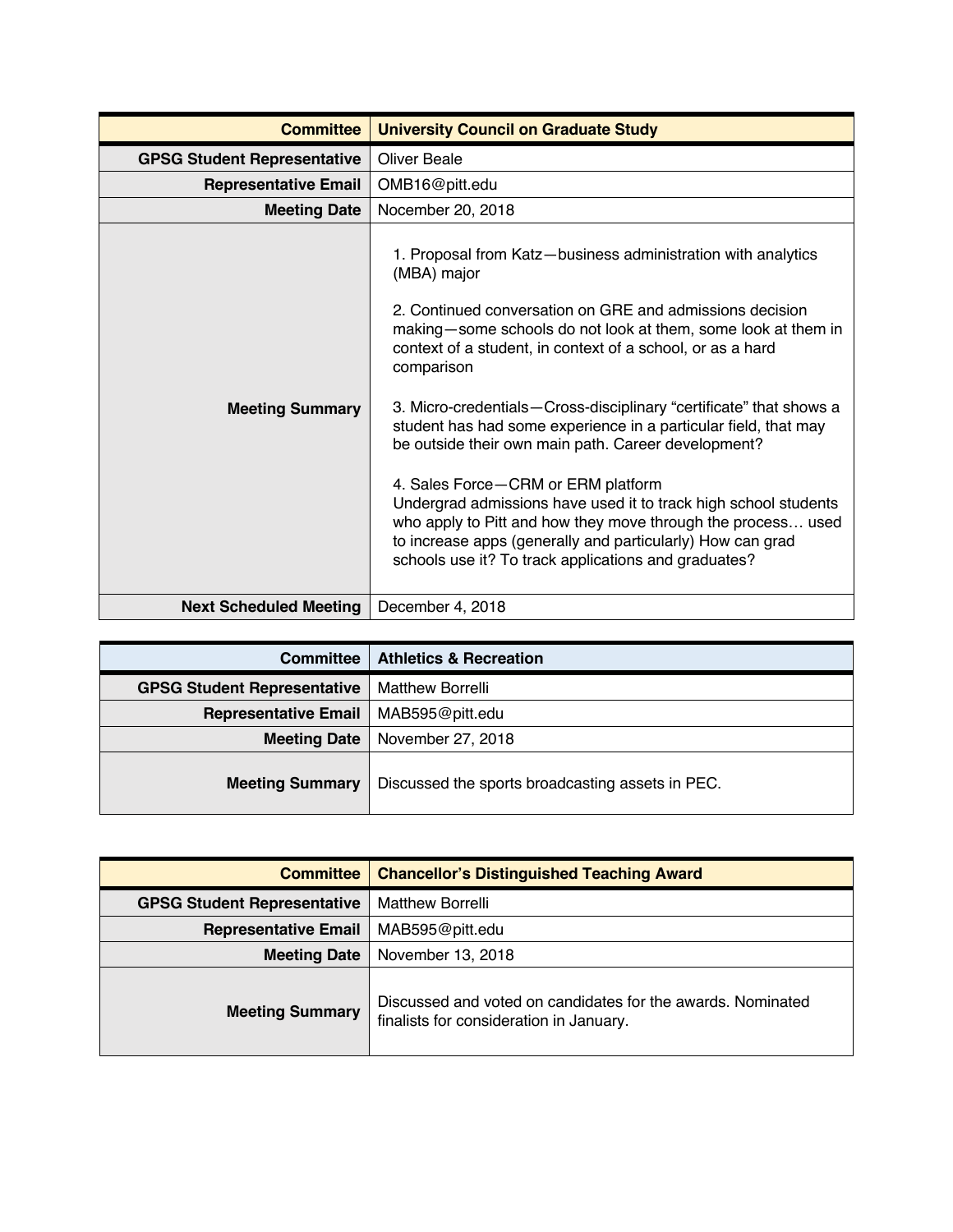## **December**

| <b>Committee</b>                   | <b>University Council on Graduate Study</b>                                                                                                                                                                                                                                                                                                                                                                                                                                                                                                                                                                                                                                                                                                                                                                                                                                                |
|------------------------------------|--------------------------------------------------------------------------------------------------------------------------------------------------------------------------------------------------------------------------------------------------------------------------------------------------------------------------------------------------------------------------------------------------------------------------------------------------------------------------------------------------------------------------------------------------------------------------------------------------------------------------------------------------------------------------------------------------------------------------------------------------------------------------------------------------------------------------------------------------------------------------------------------|
| <b>GPSG Student Representative</b> | <b>Oliver Beale</b>                                                                                                                                                                                                                                                                                                                                                                                                                                                                                                                                                                                                                                                                                                                                                                                                                                                                        |
| <b>Representative Email</b>        | OMB16@pitt.edu                                                                                                                                                                                                                                                                                                                                                                                                                                                                                                                                                                                                                                                                                                                                                                                                                                                                             |
| <b>Meeting Date</b>                | December 4, 2018                                                                                                                                                                                                                                                                                                                                                                                                                                                                                                                                                                                                                                                                                                                                                                                                                                                                           |
| <b>Meeting Summary</b>             | Reviewed the proposal from the Katz school of business for the<br>formation of a new masters in management. This will offer a more<br>general background for students and although is open to all, is<br>based off interest from students in the schools "SCUPI" program.<br>Sam Poloyac discussed a new certificate in pharmacy business<br>administration.<br>Discussed the elimination and creation of 2 new degrees in the<br>school of education for clinical exercise physiology and health and<br>physical activity programming and promotion<br>Dr. Urban discussed micro-credentials, tabled since last meeting.<br>Conversation circled around utility, regulation, record keeping and<br>reporting, as well as what would count towards it.<br>Last year Urban got 10.000 for student initiated interdisciplinary<br>workshops around particular academic or scholarly pursuits |
| <b>Next Scheduled Meeting</b>      | January, 22, 2019                                                                                                                                                                                                                                                                                                                                                                                                                                                                                                                                                                                                                                                                                                                                                                                                                                                                          |